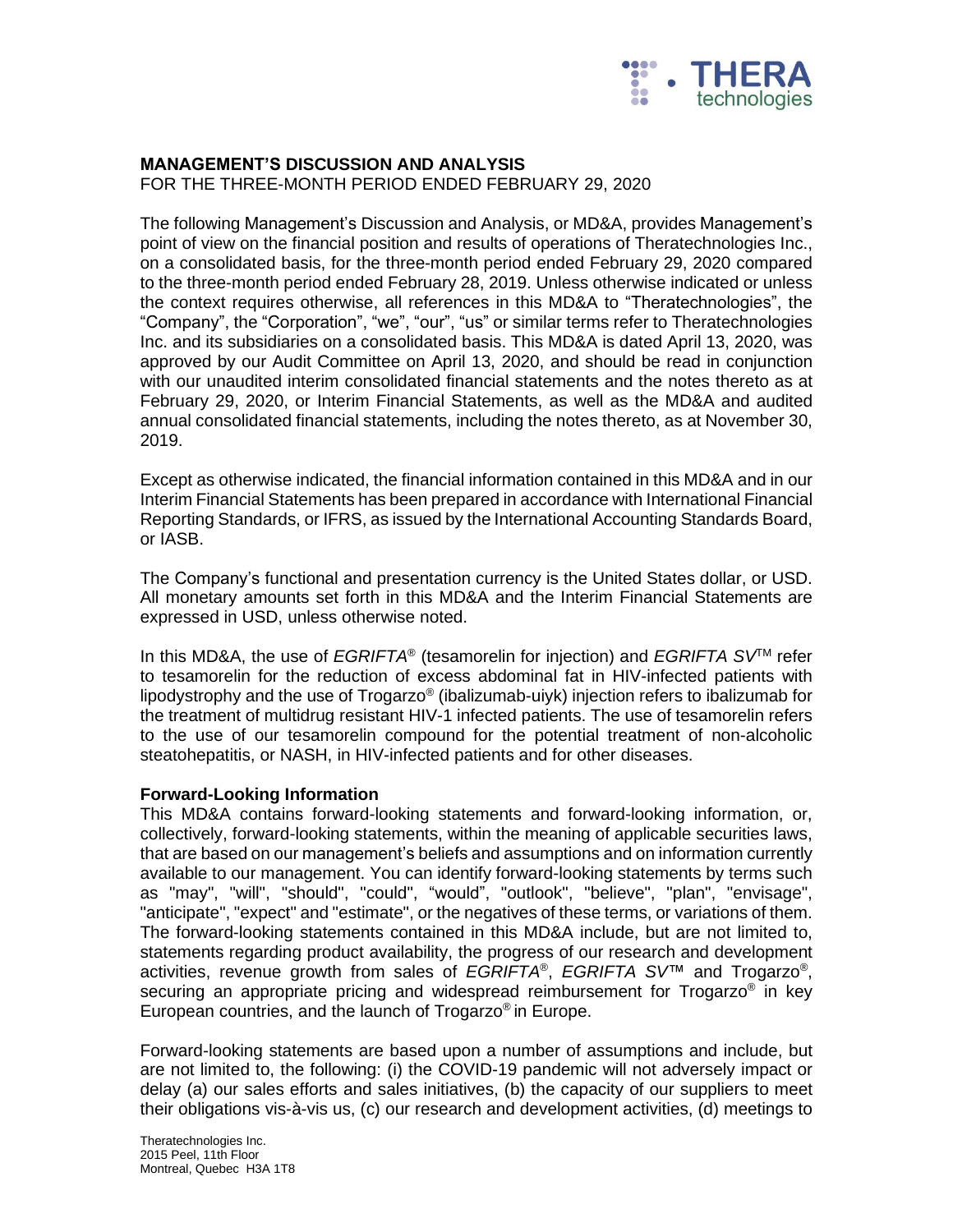be held with regulatory agencies, (e) the health of our employees and our capacity to rely on our resources, and (f) global trades; (ii) patients will switch from *EGRIFTA*® to *EGRIFTA SV*™; (iii) no unfavorable side effects will be discovered from the long term use of our products; (iv) our products will not be subject to a recall; (v) no biosimilar will be approved competing *EGRIFTA*® or *EGRIFTA SV*™; and (vi) we will not be involved in any type of litigation.

Forward-looking statements are subject to a variety of risks and uncertainties, many of which are beyond our control that could cause our actual results to differ materially from those that are disclosed in or implied by the forward-looking statements contained in this MD&A. Some of those risks and uncertainties include, but are not limited to, the following: the effect that the COVID-19 pandemic could have on our sales, research and development activities and our employees, as well as on the capacity of our third party suppliers to perform their obligations under the agreements we have with them, global trades and the various regulatory measures that can be enacted to alleviate such pandemic, the risk that one or more of our products are subject to a recall or a withdrawal from the market, the risk that we are unable to negotiate an economically satisfactory pricing for Trogarzo® and its reimbursement in key European countries, the risk that our intellectual property becomes challenged or that we have to spend time and money on litigation matters and the risk that our research and development activities do not yield positive results.

We refer current and potential investors to the "Risk Factors" section of our Annual Information Form dated February 24, 2020 available on SEDAR at www.sedar.com and on EDGAR at [www.sec.gov](http://www.sec.gov/) as an exhibit to our report on Form 40-F dated February 25, 2020 under Theratechnologies' public filings. The reader is cautioned to consider these and other risks and uncertainties carefully and not to put undue reliance on forwardlooking statements. Forward-looking statements reflect current expectations regarding future events and speak only as of the date of this MD&A and represent our expectations as of that date.

We undertake no obligation to update or revise the information contained in this MD&A, whether as a result of new information, future events or circumstances or otherwise, except as may be required by applicable law.

# **Outlook and 2020 Revenue Guidance**

On March 11, 2019, the World Health Organization declared a worldwide pandemic for the coronavirus COVID-19.

Theratechnologies' focus amidst the COVID-19 pandemic has been to ensure that current and future patients have access to our medicines while also looking after the health and safety of its employees worldwide.

Theratechnologies quickly implemented measures to alleviate the impact of the COVID-19 situation on patients and staff. Our contingency plan was ready and the technological infrastructure was in place to rapidly deploy appropriate measures. To minimize the risks of contamination to employees in Canada, the United States and Europe, all but a small number of essential head office staff have been working from home since March 16, 2020, including the company's contractual sales force and medical science liaison personnel.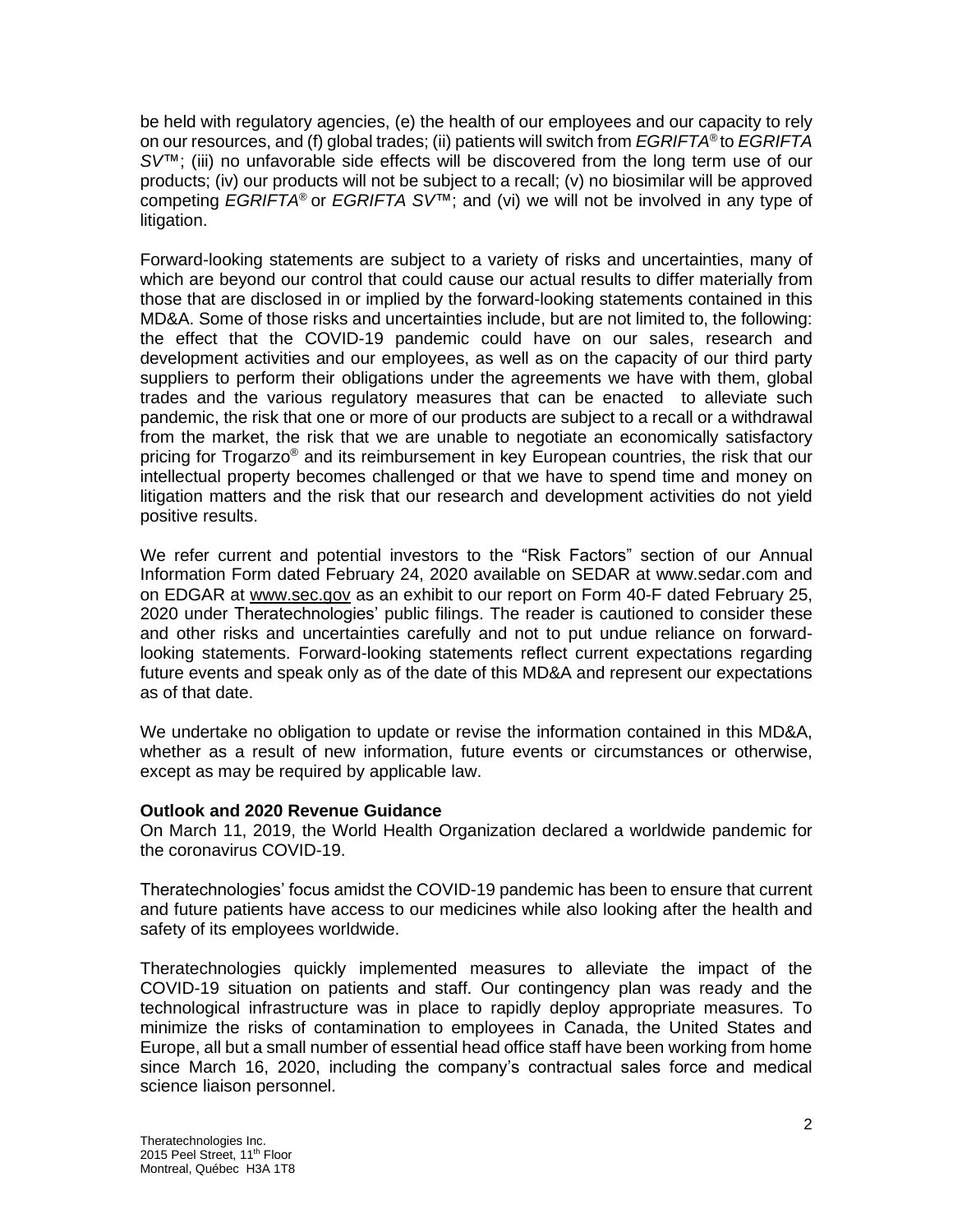Our supply chain remains unaffected at this time. Moreover, Theratechnologies has enough inventory of Trogarzo® (ibalizumab-uiyk) for injection, *EGRIFTA SV*TM (tesamorelin for injection) and *EGRIFTA*® to meet market demand, for the next twelve months, in all territories where these products are commercially available.

At present, all research and development activities related to tesamorelin for the potential treatment of Non-alcoholic Steatohepatitis (NASH) in people living with HIV and to our peptide-conjugates derived from our oncology platform are still progressing. Clinical research organizations working with Theratechnologies on these programs are still active.

Given the uncertainty arising from the current COVID-19 situation, the unknown evolution of the pandemic and its duration, Theratechnologies is withdrawing its revenue guidance for 2020 until further notice.

#### **Business Overview**

We are a commercial-stage biopharmaceutical company addressing unmet medical needs by bringing to market specialized therapies for people with orphan medical conditions, including those living with HIV.

Our strategy for the current fiscal year, or Fiscal 2020, is to generate revenue growth through increased sales of our products in the United States while working on securing an appropriate pricing and widespread reimbursement for Trogarzo® in key European countries.

The Company has a sales and marketing infrastructure to commercialize its products in the United States, Canada and Europe.

#### **Our Products**

Developed in-house, *EGRIFTA*® (tesamorelin for injection) is approved by the United States Food and Drug Administration, or FDA, and by Health Canada for the reduction of excess abdominal fat in HIV-infected patients with lipodystrophy.

*EGRIFTA SV*TM is a new formulation of *EGRIFTA*® approved by the FDA and launched in the United States in November 2019. Unlike *EGRIFTA*® , *EGRIFTA SV*TM can be kept at room temperature, comes in a single vial and has a higher concentration resulting in a smaller volume of administration.

In March 2016, we entered into an agreement with TaiMed Biologics, Inc., or TaiMed, to acquire the commercial rights to Trogarzo® for the United States and Canada, or TaiMed Agreement. In March 2017, the TaiMed Agreement was amended to include the commercial rights to ibalizumab in the European Union countries and in other countries such as Israel, Norway, Russia and Switzerland.

Trogarzo<sup>®</sup> was approved by the FDA in March 2018 for the treatment of human immunodeficiency virus type 1, or HIV-1, infection in heavily treatment-experienced adults with multidrug resistant, or MDR, HIV-1 infection failing their current antiretroviral regimen.

Trogarzo<sup>®</sup> was also approved in Europe by the European Medicines Agency, or EMA, in September 2019 for the treatment of adults infected with MDR HIV-1 for whom it is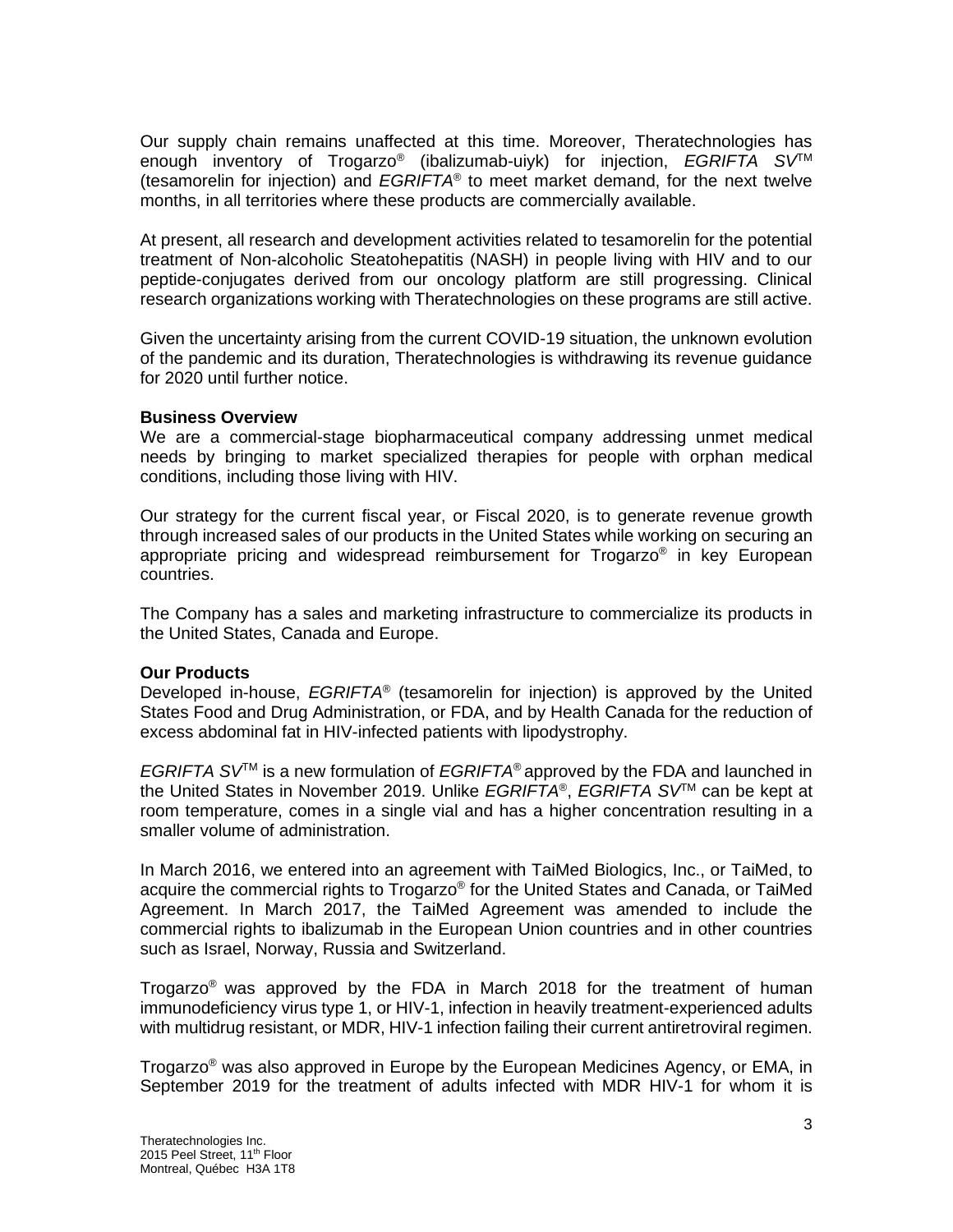otherwise not possible to construct a suppressive antiviral regimen. Trogarzo® will be launched sequentially on a country-by-country basis across Europe as it gains public reimbursement in each such country. A number of patients are already being treated with Trogarzo® in some European countries through early access programs.

An intravenous slow push formulation of Trogarzo® is currently under study by TaiMed. Under the terms of the TaiMed Agreement, we are entitled to commercialize such new formulation of Trogarzo® if, and when, approved.

## **Our Pipeline**

Since the beginning of 2019, the Company has been working on rebuilding its research and development, or R&D, pipeline.

Our pipeline rests on a variety of research and development activities.

In Fiscal 2019, we announced that we would pursue the development of tesamorelin for the treatment of NAFLD/NASH in people living with HIV. This decision was largely based on positive data from a study conducted by Dr. Steven Grinspoon of Massachusetts General Hospital, or MGH, which were published on October 11, 2019 in *The Lancet HIV Journal*. Preliminary market research indicates that NASH affects over 100,000 people living with HIV in the United States.

On February 4, 2020, we announced that we had signed agreements with MGH and Dr. Steven Grinspoon. MGH, through Dr. Steven Grinspoon, who is chief of the hospital's Metabolism Unit, has agreed to assist us in connection with phase III clinical trial design, selection of optimal patient population, dosing, study duration and other safety matters and to participate, if need be, in regulatory meetings and discussions with the FDA or the EMA.

In 2019, we also acquired a unique targeted oncology platform. This platform is aimed at treating various types of cancers where the sortilin receptor are overexpressed. *In vivo* and *in vitro* models have yielded promising results. Based on the positive feedback received from the FDA, we aim to initiate a phase I clinical trial using one of our peptideconjugates before the end of 2020. Clinical research organizations working with Theratechnologies on these programs are still active.

#### **Fiscal 2020 Business Plan Update**

For the three-month period ended February 29, 2020, consolidated revenue was \$15,719,000 compared to \$15,096,000 for the same period last year, representing an increase of 4.1%.

# *EGRIFTA®* **and** *EGRIFTA SVTM*

For the three-month period ended February 29, 2020, sales of *EGRIFTA*® and *EGRIFTA SV*TM were \$8,515,000 compared to \$8,962,000 for the same period last year, representing a decrease of 5%.

We are in the process of getting *EGRIFTA* SV<sup>™</sup> on reimbursement formularies which creates a longer than usual delay between the time the prescription is filled and the time the patient receives the first treatment, thus impacting combined sales of *EGRIFTA*® and *EGRIFTA SV*<sup>™</sup> in the first quarter of 2020.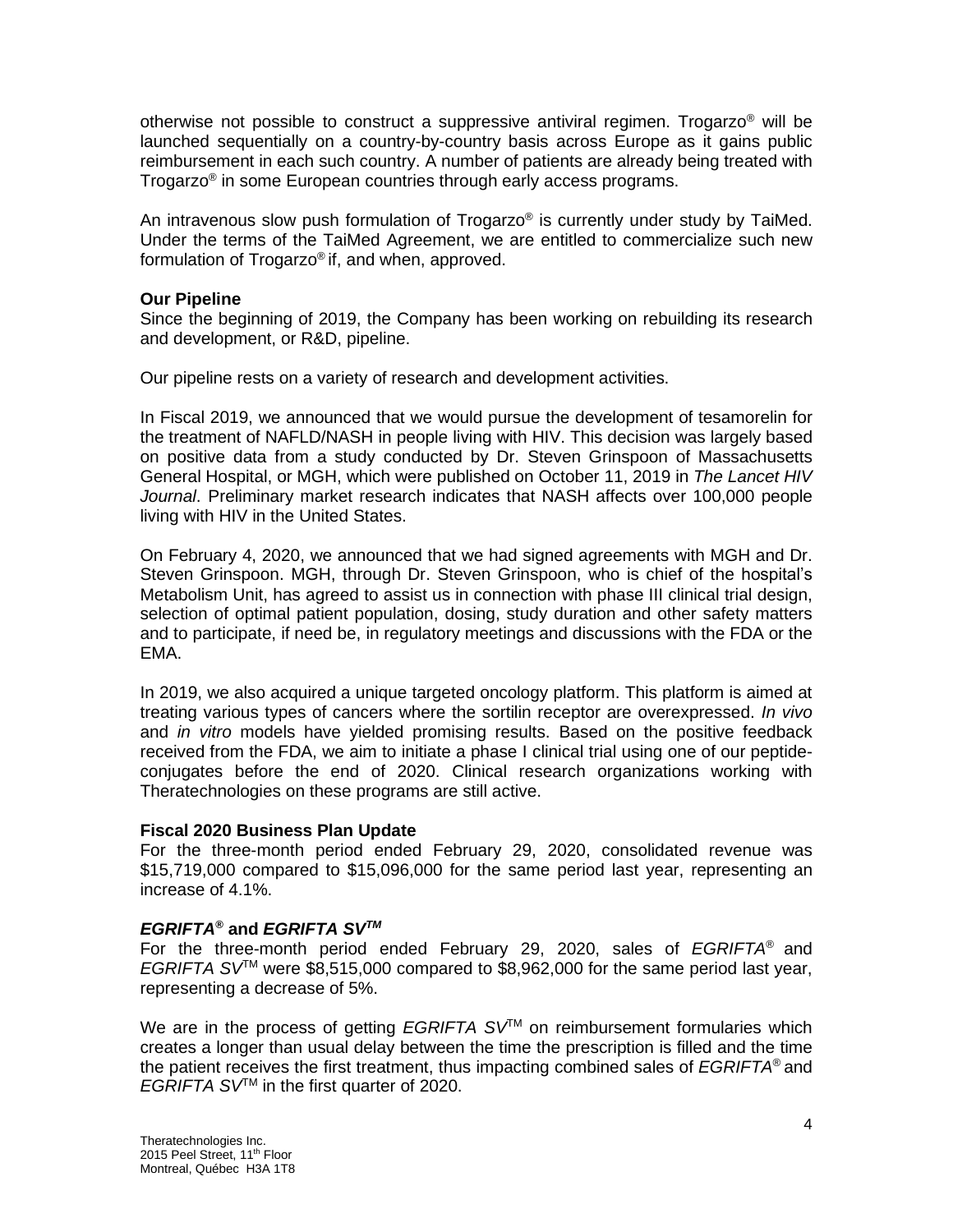*EGRIFTA SV*TM became available in the United States at the end of November 2019. We expect *EGRIFTA SV*TM will help support growth of tesamorelin sales for the treatment of HIV-associated lipodystrophy in the United States.

## **Trogarzo**®

Net sales of Trogarzo® reached \$7,204,000 for the three-month period ended February 29, 2020 compared to \$6,134,000 for the same period last year, representing an increase of 17.4%.

In the United States, Trogarzo<sup>®</sup> sales grew as more efforts were put behind marketing, medical education and patient engagement such as a direct-to-consumer campaigns and increased social media presence.

In Europe, a first product shipment was received in March 2020 from Taimed. We also obtained our wholesale distributor licence. The Company continues to focus its efforts on obtaining reimbursement in key European countries. Trogarzo® will be launched sequentially in European countries as public reimbursement is obtained in individual countries. Some patients, however, are already being treated with Trogarzo® in Europe through early access programs.

## **Research and Development Activities**

The development of tesamorelin for the potential treatment of NASH in people living with HIV and of its peptide conjugates derived from its oncology platform is progressing.

Recently, Theratechnologies received feedback from both the Food and Drug Administration in the United States (FDA) and from the European Medicines Agency (EMA) regarding its proposed clinical development program for tesamorelin for the potential treatment of NASH in people living with HIV.

Based on the comments received from the FDA and the EMA, Theratechnologies will now enter into discussions with these agencies to harmonize both approaches in order to eventually file a common research protocol.

As previously discussed, Theratechnologies intends to use a new formulation of tesamorelin currently under development and described as "F8". A pilot study to assess the bioequivalence of the F8, compared to the original version of tesamorelin, was recently completed. Based on the pilot study results, a confirmatory bioequivalence study should soon be initiated. Compared to the recently launched *EGRIFTA SV*TM, this new formulation of tesamorelin can be reconstituted once a week and remains stable at room temperature after reconstitution. Furthermore, given its much smaller volume of injection, Theratechnologies is assessing a multidose auto-injector for the F8 formulation. The F8 formulation is patent protected until 2033 in the United States and until 2034 in major European countries.

In addition, TH-1902, the first investigational peptide-conjugate originating from Theratechnologies' oncology platform targeting the sortilin receptor, is currently being studied for the treatment of Triple-Negative Breast Cancer, or TNBC. In late December 2019, new *in vivo* and *in vitro* data, presented at the San Antonio Breast Cancer Symposium, showed greater efficacy and tolerability of TH-1902 over docetaxel used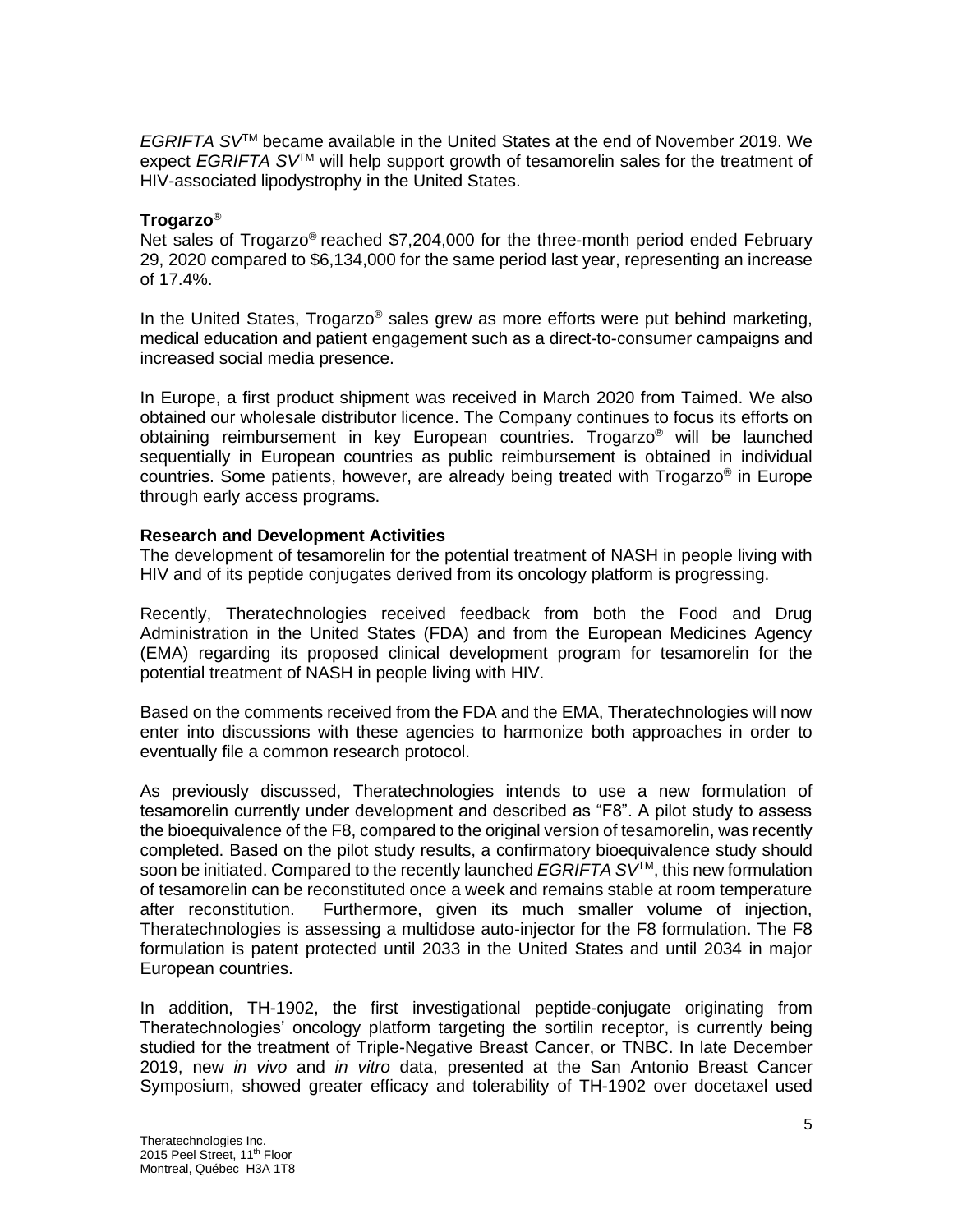alone. Based on positive feedback received from the FDA regarding our clinical trial design, we intend to initiate a phase I clinical trial to evaluate TH-1902 by the end of 2020.

Theratechnologies plans to submit an investigational new drug application, or IND, for TH-1904, the Company's second investigational peptide-conjugate for the treatment of ovarian cancer, once manufacturing scale-up is completed which is expected following the initiation of the phase I clinical trial of TH-1902.

## **Revenue**

| (in thousands of US dollars)    | Q1 2020 | Q1 2019 |
|---------------------------------|---------|---------|
| EGRIFTA <sup>®</sup> net sales  | 8,515   | 8,962   |
| Trogarzo <sup>®</sup> net sales | 7,204   | 6,134   |
| Revenue                         | 15,719  | 15,096  |

Consolidated revenue for the three-month period ended February 29, 2020 was \$15,719,000 compared to \$15,096,000 for the same period ended February 28, 2019.

Revenue generated from net sales increased by 4.1% in the first quarter of 2020 compared to the comparable period in fiscal 2019, due to an increase of Trogarzo<sup>®</sup> sales of 17.4% which was offset by lower *EGRIFTA*® sales as explained above.

# **Cost of Sales**

For the three months ended February 29, 2020, cost of sales was \$6,761,000, compared to \$6,065,000 for the same quarter in fiscal 2019, primarily due to the increase in cost of goods sold. Cost of goods sold was \$5,400,000 in the first quarter of 2020 compared to \$4,810,000 for the same quarter the previous year. The increase in cost of goods sold is mainly due to higher Trogarzo® sales. Cost of sales also includes the amortization of the other asset of \$1.2 million in both Q1 2020 and Q1 2019.

# **R&D Expenses**

R&D expenses amounted to \$3,419,000 in the three-month period ended February 29, 2020 compared to \$2,527,000 for the same period in 2019. The increase is largely due to the development of our oncology platform and other regulatory expenses.

# **Selling Expenses**

Selling expenses amounted to \$6,361,000 for the first quarter of 2020 compared to \$5,448,000 for the same three-month period last year, reflecting the increase in marketing activities in the United States and the development of our infrastructure in Europe.

The amortization of the intangible asset value for the *EGRIFTA*® and Trogarzo® commercialization rights is also included in selling and market development expenses. As such, we recorded an expense of \$642,000 for the first quarter of Fiscal 2020 compared to \$488,000 for the same quarter last year.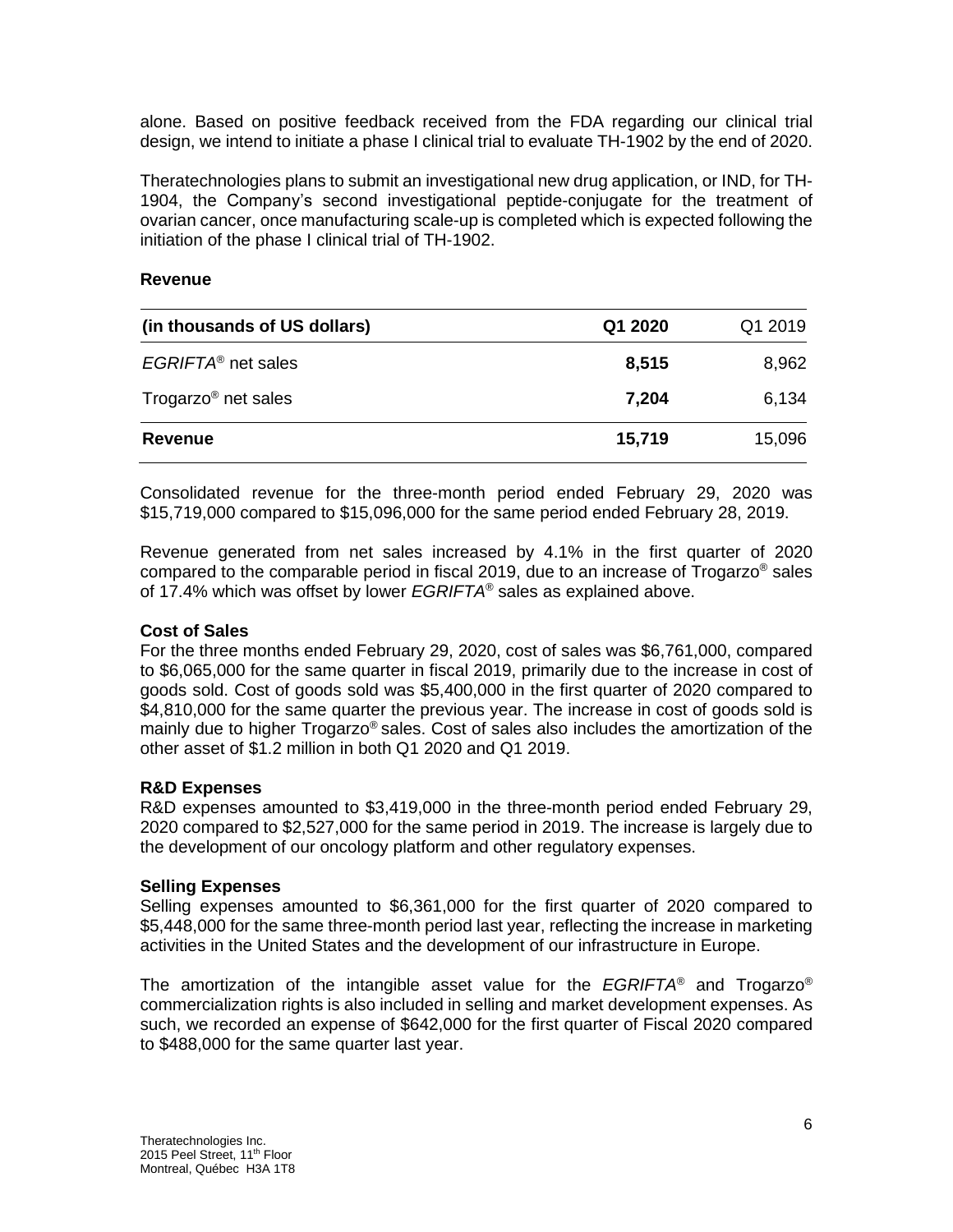## **General and Administrative Expenses**

General and administrative expenses amounted to \$2,570,000 for the three months ended February 29, 2020 compared to \$1,516,000 for the first quarter of 2019. The increase in general and administrative expenses is mainly associated with business growth, increased activity in Europe and the listing on NASDAQ.

#### **Finance Income**

Finance income, consisting of interest income, amounted to \$166,000 during the first quarter of 2020 compared to \$335,000 in the first quarter of last year. Lower finance income is due in large part to a decreased liquidity position.

## **Finance Costs**

Finance costs for the three months ended February 29, 2020 were \$1,318,000 compared to \$1,103,000 for the comparable period of 2019. Finance costs in the first quarter of 2020 include interest of \$802,000 on the senior convertible notes issued in June 2018, compared to \$812,000 for the same period of last year.

Finance costs also included accretion expense of \$502,000, compared to \$357,000 for the comparable period in 2019, principally due to the adoption of IFRS 16, *Leases*, effective December 1, 2019 and additional accretion expense on long-term obligations related to Trogarzo® commercialization rights.

## **Adjusted EBITDA**

For the reasons noted above, Adjusted EBITDA was \$(994,000) for the first quarter of 2020 compared to \$1,521,000 for the same period of 2019. Adjusted EBITDA for the first quarter of 2020 includes a favorable impact from the adoption of IFRS 16, *Leases*, of \$165,000. See "Non-IFRS Financial Measures" below.

#### **Net Loss**

Taking into account the revenue and expense variations described above, we recorded a net loss of \$4,544,000 or \$0.06 per share in the first three months of fiscal 2020 compared to a net loss of \$1,228,000 or \$0.02 per share for the same period last year.

#### **Financial Position**

For the three-month period ended February 29, 2020, use of cash from operating activities was \$4,825,000 compared to positive cash flow of \$3,733,000 for the first quarter of 2019. The increase in use of cash can be attributed to the reduction in accounts payable of \$5,391,000. We also used \$1,653,000 towards the payment of interest on the senior convertible notes.

As at February 29, 2020, cash, bonds and money market funds amounted to \$34,770,000.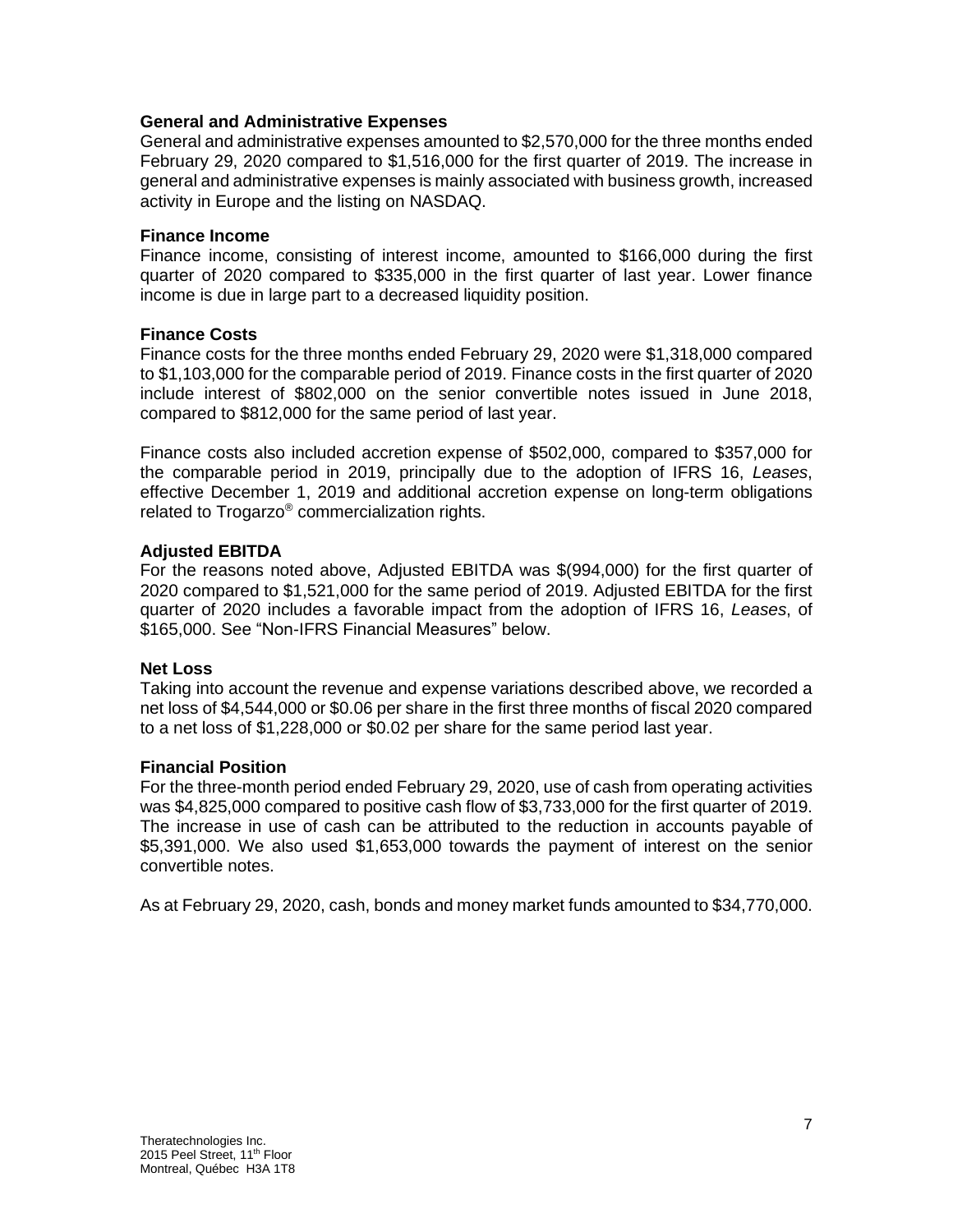# **Quarterly Financial Information**

The following table is a summary of our unaudited consolidated operating results for the last eight quarters.

|                                                             | 20201          | 2019           |                | 2018     |                |          |                |          |
|-------------------------------------------------------------|----------------|----------------|----------------|----------|----------------|----------|----------------|----------|
|                                                             | Q <sub>1</sub> | Q <sub>4</sub> | Q <sub>3</sub> | Q2       | Q <sub>1</sub> | Q4       | Q <sub>3</sub> | Q2       |
| Revenue                                                     | 15,719         | 16,400         | 16,111         | 15,609   | 15,096         | 13,983   | 13,523         | 9,598    |
| <b>Operating</b><br>expenses                                |                |                |                |          |                |          |                |          |
| <b>Cost of sales</b>                                        |                |                |                |          |                |          |                |          |
| Cost of<br>goods sold                                       | 5,400          | 5,754          | 5,215          | 5,346    | 4,810          | 3,516    | 3,325          | 1,594    |
| <b>Other</b><br>production-<br>related costs                | 140            | 14             | 1              | 18       | 34             | 14       | 91             | 127      |
| <b>Royalties</b>                                            |                |                |                |          |                |          |                | 450      |
| <b>Amortization</b><br>of other<br>asset                    | 1,221          | 1,221          | 1,221          | 1,221    | 1,221          | 1,221    | 1,221          |          |
| R&D                                                         | 3,419          | 3,877          | 2,152          | 2,285    | 2,527          | 2,063    | 2,130          | 1,897    |
| <b>Selling</b>                                              | 6,361          | 7,673          | 6,389          | 6,972    | 5,448          | 5,233    | 5,189          | 5,957    |
| <b>General and</b><br>administrative                        | 2,570          | 3,258          | 1,772          | 1,784    | 1,516          | 1,865    | 1,482          | 1,279    |
| <b>Total operating</b><br>expenses                          | 19,111         | 21,797         | 16,750         | 17,626   | 15,556         | 13,912   | 13,438         | 11,304   |
| <b>Finance</b><br>income                                    | 166            | 217            | 253            | 292      | 335            | 276      | 175            | 77       |
| <b>Finance costs</b>                                        | (1,318)        | (1, 275)       | (1,253)        | (1, 449) | (1, 103)       | (1, 330) | (1, 247)       | (283)    |
| Net (loss) profit                                           | (4, 544)       | (6, 455)       | (1,639)        | (3, 174) | (1,228)        | (983)    | 282            | (1, 912) |
| <b>Basic and</b><br>diluted (loss)<br>earnings per<br>share | (0.06)         | (0.08)         | (0.02)         | (0.04)   | (0.02)         | (0.01)   | 0.00           | (0.03)   |

(In thousands of dollars, except per share amounts)

1 The Company adopted IFRS 16 – Leases, using the modified retrospective approach, effective for fiscal 2020, beginning on December 1, 2019. Accordingly, comparative figures for fiscal 2019 and fiscal 2018 have not been restated and continue to be reported under IAS 17–. See note 2(a) in the interim consolidated financial statements for fiscal 2020.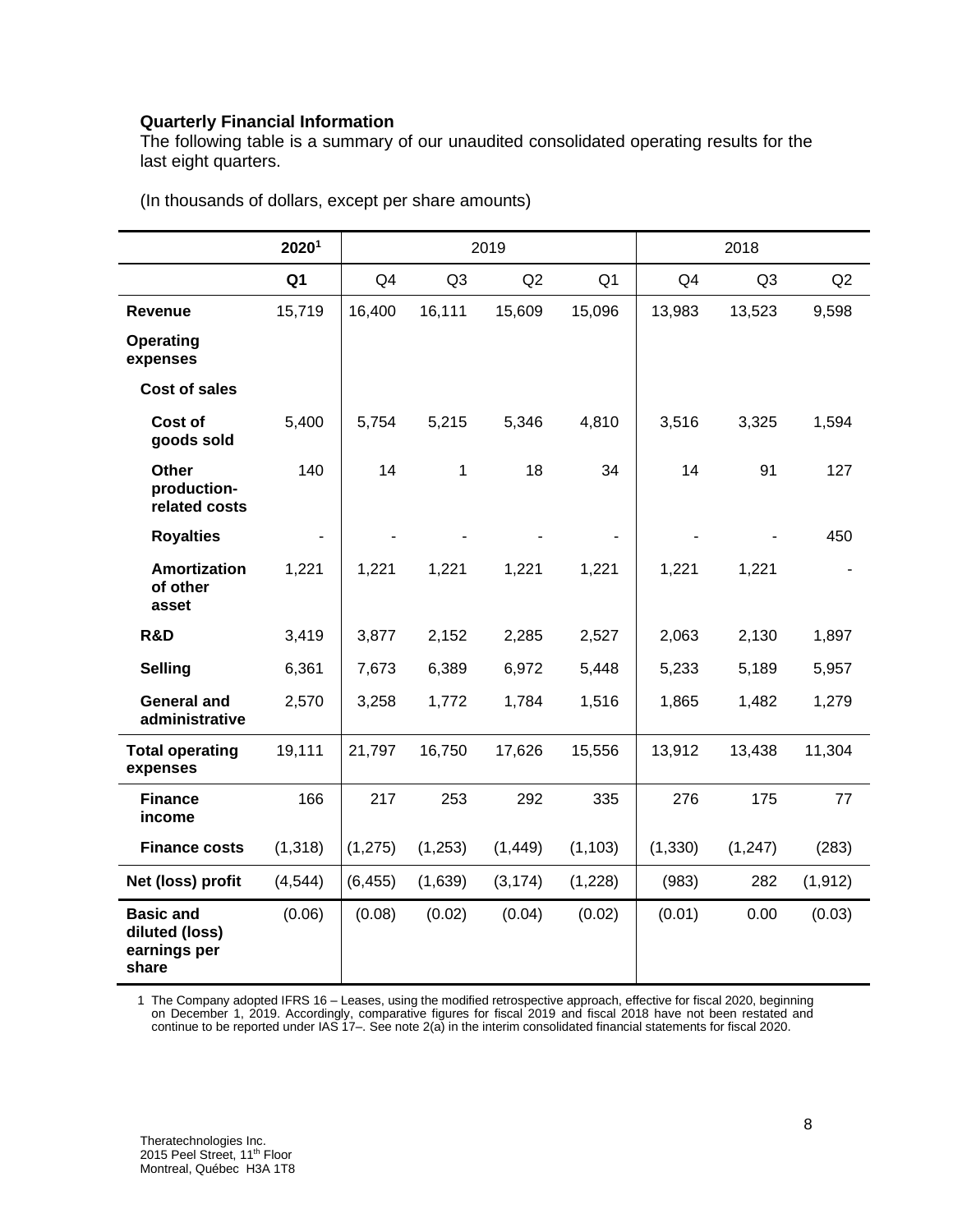## *Factors Affecting the Variability of Quarterly Results*

There are quarter-over-quarter variations in net sales revenue, principally due to changes in distributor inventory levels with some additional impact from time to time related to average net selling price, which is affected by changes in the mix of private payors versus government drug reimbursement plans. The quarterly results reflect the increasing contribution of Trogarzo® beginning May 2018.

Higher expenses beginning the first quarter of 2019 are associated with business growth and the development of our product pipeline.

## **Recent Changes in Accounting Standards**

Please refer to Note 2 to the Interim Financial Statements.

## **Outstanding Share Data**

As at April 13th, 2020, the number of common shares issued and outstanding was 76,968,411 while outstanding options granted under our stock option plan amounted to 2,916,772. We also had \$57,500,000 aggregate principal amount of 5.75% convertible unsecured senior notes due June 30, 2023 issued and outstanding as a result of the Offering. These notes are convertible into common shares at the option of the holder at a conversion price of \$14.85, representing a conversion rate of approximately 67.3401 common share per \$1,000 principal amount of notes. The conversion of all of the outstanding notes would result in the issuance of 3,872,055 common shares.

## **Contractual Obligations**

There was no material change in contractual obligations during the three-month period ended February 29, 2020, except as disclosed in Note 15 to the Interim Financial Statements.

# **Economic and Industry Factors**

Economic and industry factors for the first quarter of Fiscal 2020 were substantially unchanged from those reported in our MD&A for the fiscal year ended November 30, 2019.

#### **Internal Control**

No significant changes have occurred in our internal control over financial reporting during the period beginning on December 1, 2019 and ending on February 29, 2020.

#### **Non-IFRS Financial Measures**

*Reconciliation of net profit or loss to adjusted earnings before interest, taxes, depreciation and amortization (Adjusted EBITDA)*

Adjusted EBITDA is a non-IFRS financial measure. A reconciliation of the Adjusted EBITDA to net profit (loss) is presented in the table below. We use adjusted financial measures to assess our operating performance. Securities regulations require that companies caution readers that earnings and other measures adjusted to a basis other than IFRS do not have standardized meanings and are unlikely to be comparable to similar measures used by other companies. Accordingly, they should not be considered in isolation. We use Adjusted EBITDA to measure operating performance from one period to the next without the variation caused by certain adjustments that could potentially distort